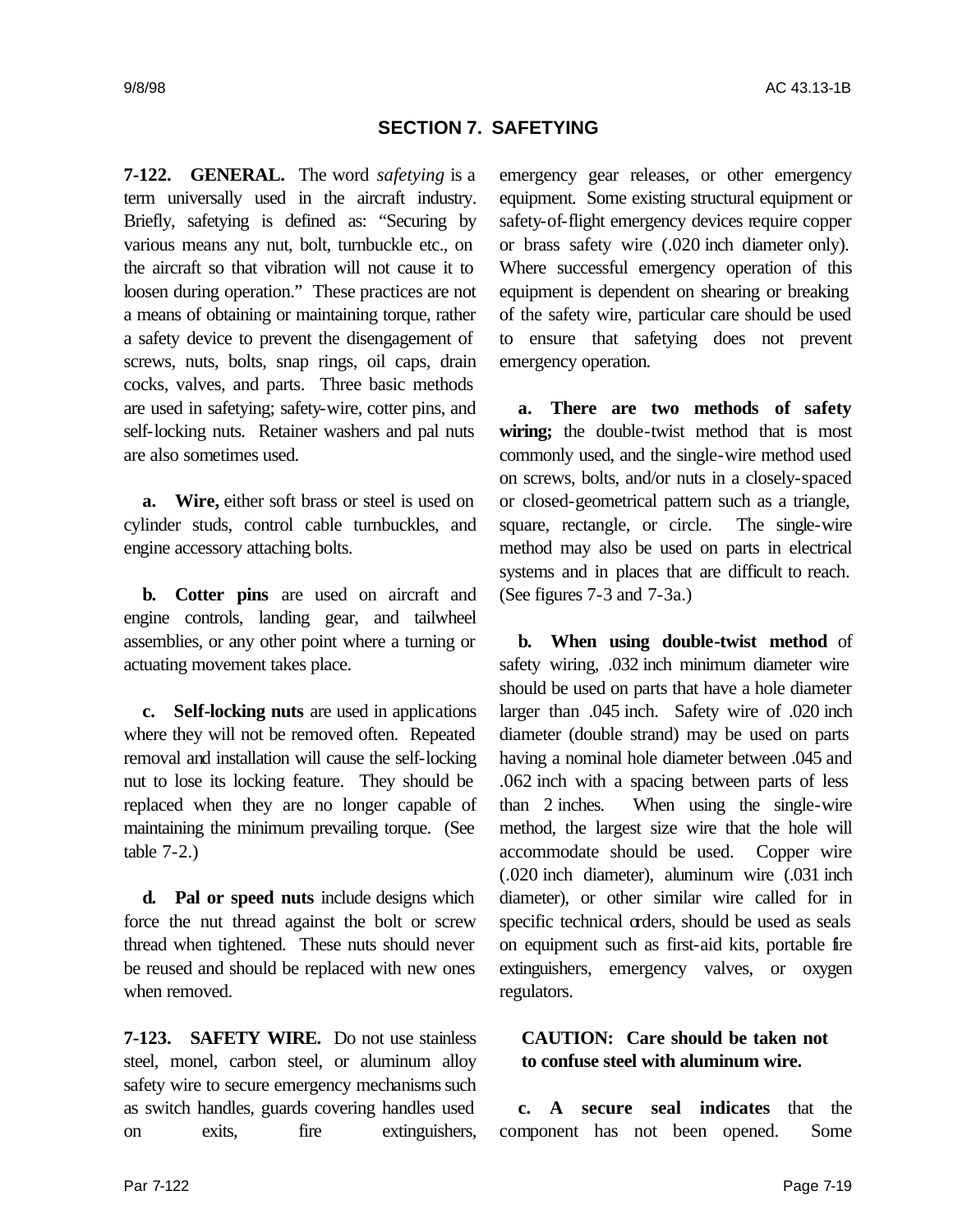emergency devices require installation of brass or soft



**FIGURE 7-3.** Securing screws, nuts, bolts, and snaprings.



**FIGURE7-3a.** Wire twisting by hand.

copper shear safety wire. Particular care should be exercised to ensure that the use of safety wire will not prevent emergency operation of the devices.

**7-124. SAFETY-WIRING PROCEDURES.** There are many combinations of safety wiring with certain basic rules common to all applications. These rules are as follows.

**a. When bolts, screws, or other parts** are closely grouped, it is more convenient to safety wire them in series. The number of bolts, nuts, screws, etc., that may be wired together depends on the application.

**b. Drilled boltheads and screws** need not be safety wired if installed with self-locking nuts.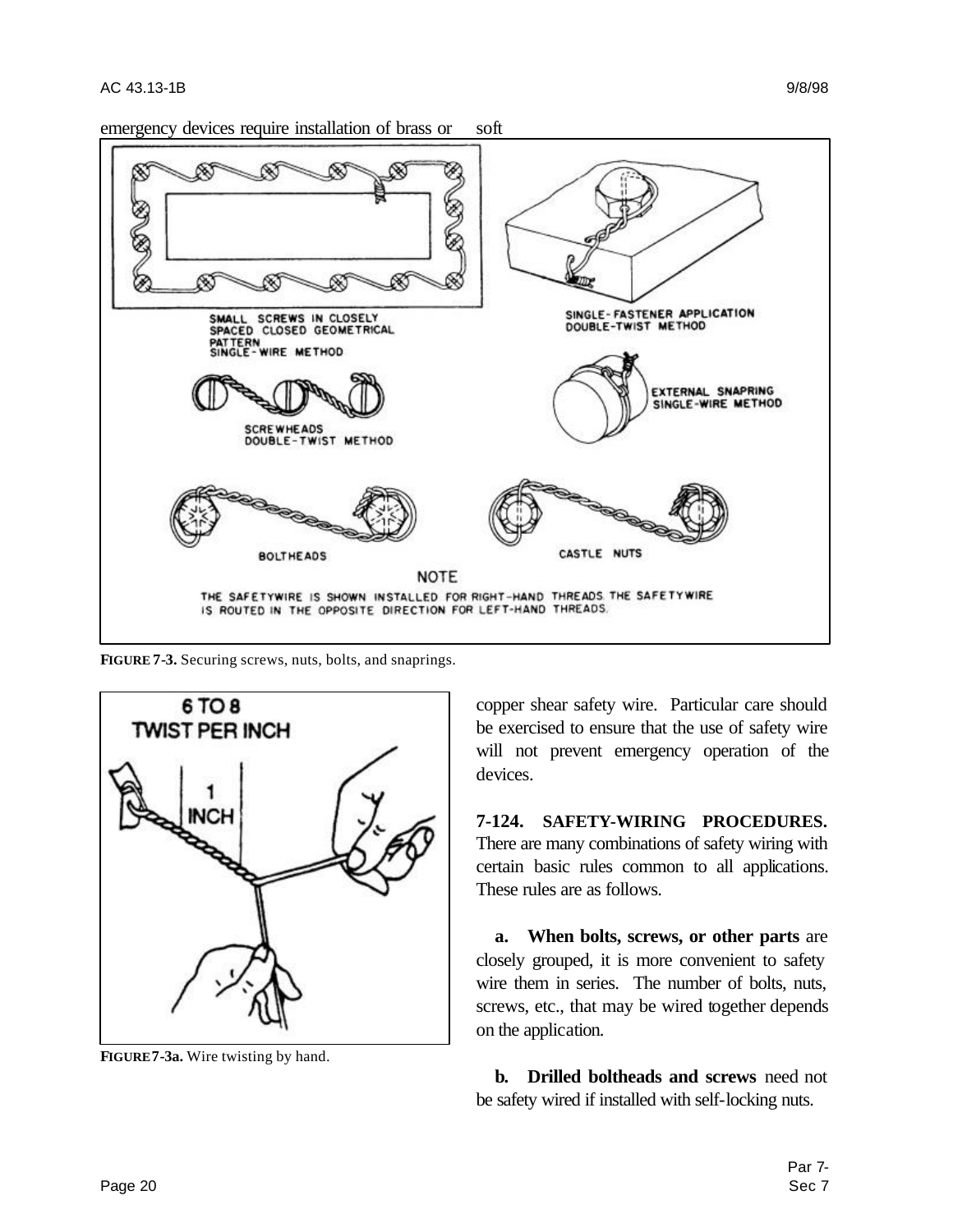**c. To prevent failure** due to rubbing or vibration, safety wire must be tight after installation. off with pliers; and, when cutting off

**d. Safety wire** must be installed in a manner that will prevent the tendency of the part to loosen.

**e. Safety wire** must never be over-stressed. Safety wire will break under vibrations if twisted too tightly. Safety wire must be pulled taut when being twisted, and maintain a light tension when secured. (See figure 7-3a.)

**f. Safety-wire ends** must be bent under and inward toward the part to avoid sharp or projecting ends, which might present a safety hazard.

**g. Safety wire** inside a duct or tube must not cross over or obstruct a flow passage when an alternate routing can be used.

**(1)** Check the units to be safety wired to make sure that they have been correctly torqued, and that the wiring holes are properly aligned to each other. When there are two or more units, it is desirable that the holes in the units be aligned to each other. Never overtorque or loosen to obtain proper alignment of the holes. It should be possible to align the wiring holes when the bolts are torqued within the specified limits. Washers may be used (see paragraph 7-37) to establish proper alignment. However, if it is impossible to obtain a proper alignment of the holes without undertorquing or overtorquing, try another bolt which will permit proper alignment within the specified torque limits.

**(2)** To prevent mutilation of the twisted section of wire, when using pliers, grasp the wires at the ends. Safety wire must not be nicked, kinked, or mutilated. Never twist the wire ends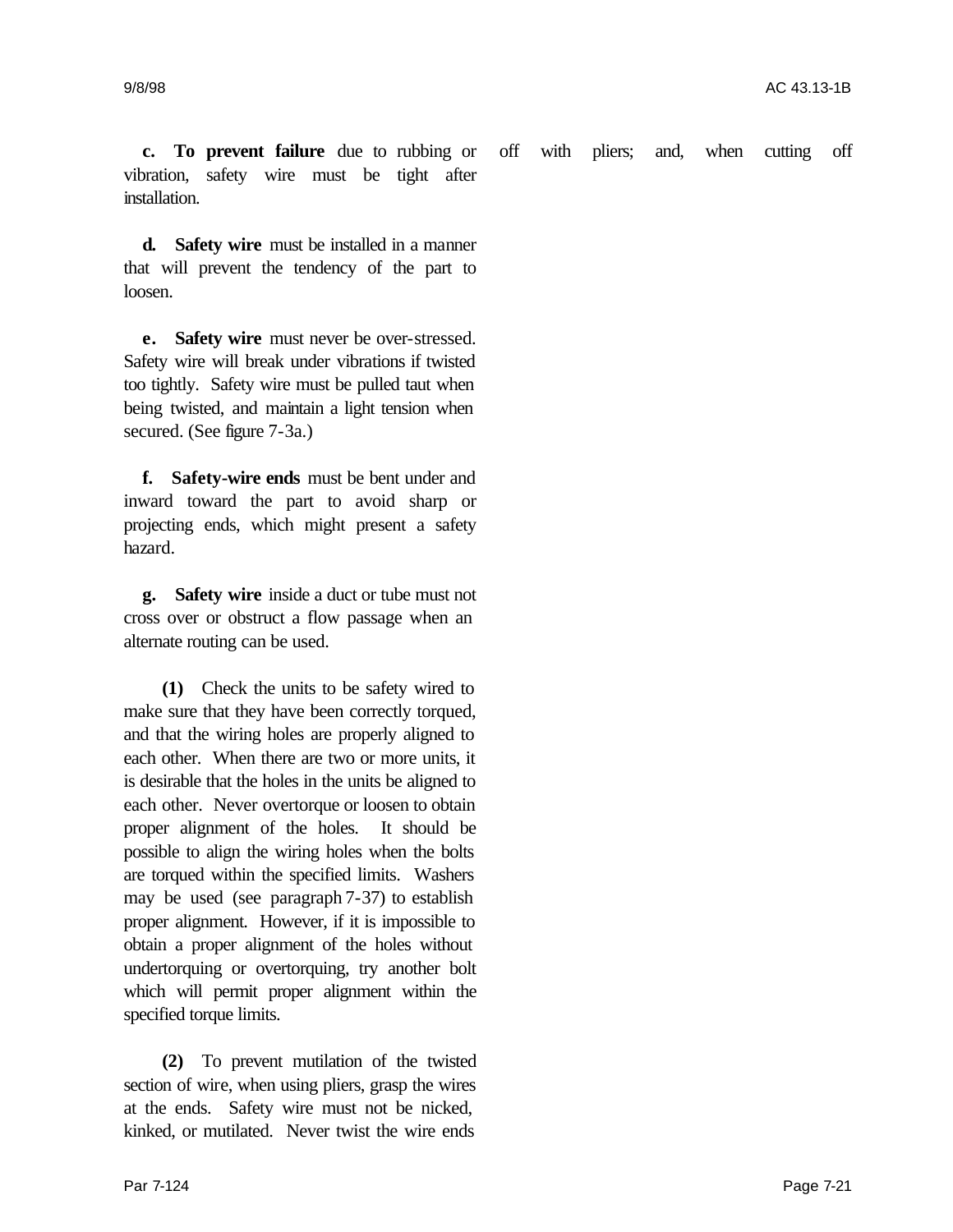ends, leave at least four to six complete turns (1/2 to 5/8 inch long) after the loop. When removing safety wire, never twist the wire off with pliers. Cut the safety wire close to the hole, exercising caution.

**h. Install safety wire** where practicable with the wire positioned around the head of the bolt, screw, or nut, and twisted in such a manner that the loop of the wire fits closely to the contour of the unit being safety wired.

**7-125. TWISTING WITH SPECIAL TOOLS.** Twist the wire with a wire twister as follows. (See figure 7-4.)

**CAUTION: When using wire twisters, and the wire extends 3inches beyond the jaws of the twisters, loosely wrap the wire around the pliers to prevent whipping and possible personal injury. Excessive twisting of the wire will weaken the wire.**

**a. Grip** the wire in the jaws of the wire twister and slide the outer sleeve down with your thumb to lock the handles or lock the springloaded pin.

**b. Pull** the knob, and the spiral rod spins and twists the wire.

**c. Squeeze** handles together to release wire.

**7-126. SECURING OIL CAPS, DRAIN COCKS, AND VALVES.** (See figure 7-4a.) When securing oil caps and drain cocks, the safety wire should be anchored to an adjacent fillister-head screw. This method of safety wiring is applied to wingnuts, filler plugs, single-drilled head bolts, fillister-head screws, etc.; which are safety wired individually. When securing valve handles in the vertical position, the wire is looped

around the threads of the pipe leading into one side of the valve,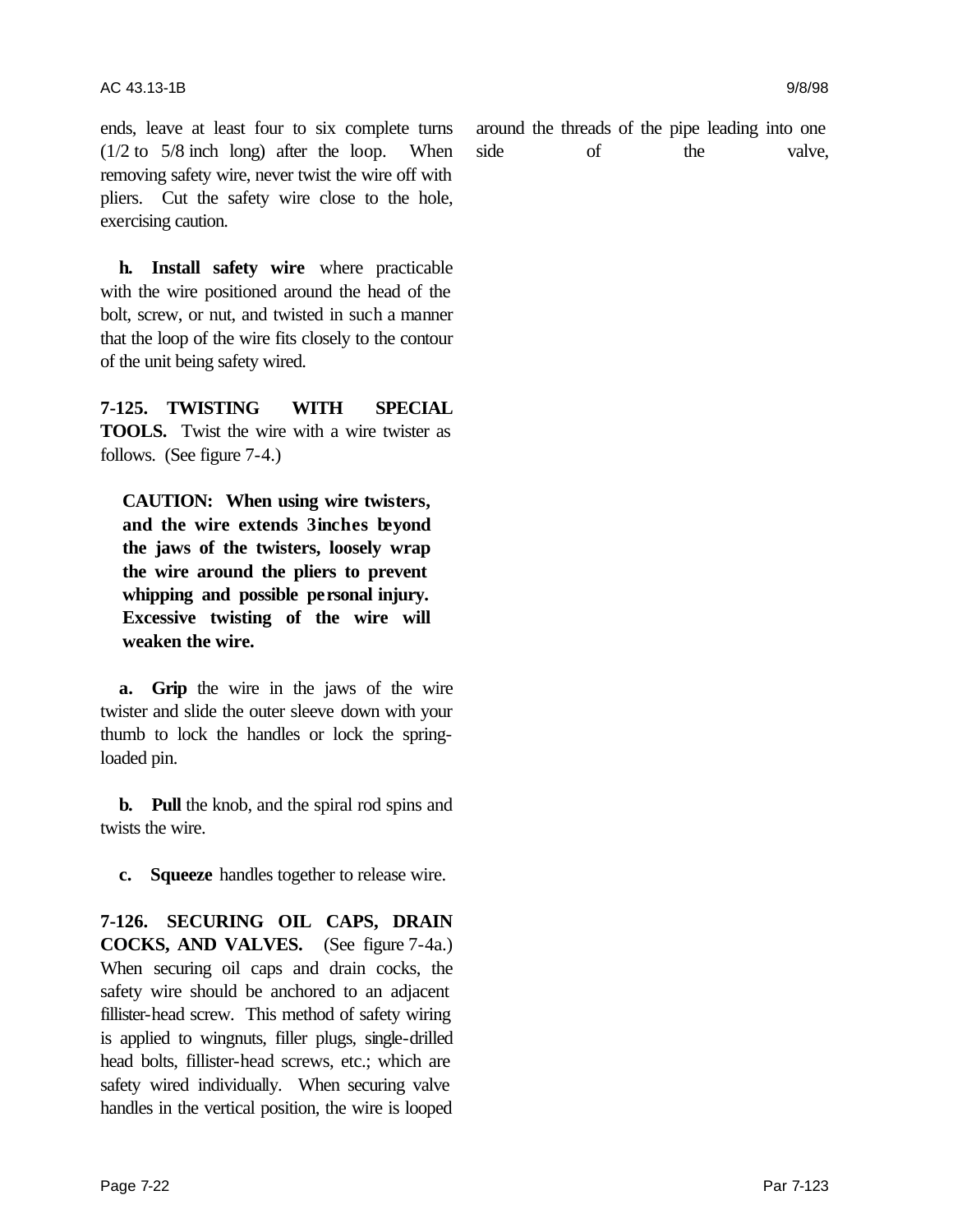

**FIGURE 7-4.** Use of a typical wire twister.

double-twisted around the valve handle, and anchored around the threads of the pipe leading into the opposite side of the valve. When castellated nuts are to be secured with safety wire, tighten the nut to the low side of the selected torque range, unless otherwise specified; and, if necessary, continue tightening until a slot lines with the hole. In blind tapped hole applications of bolts or castellated nuts on studs, the safety wiring should be in accordance with the general instructions of this chapter. Hollow-head bolts are safetied in the manner prescribed for regular bolts.

**NOTE: Do not loosen or tighten properly tightened nuts to align safetywire holes.**

**NOTE: Although there are numerous safety wiring techniques used to secure aircraft hardware, practically all are derived from the basic examples shown in figures 7-5 through 7-5b.**



**FIGURE 7-4a.** Securing oil caps, drain cocks, and valves.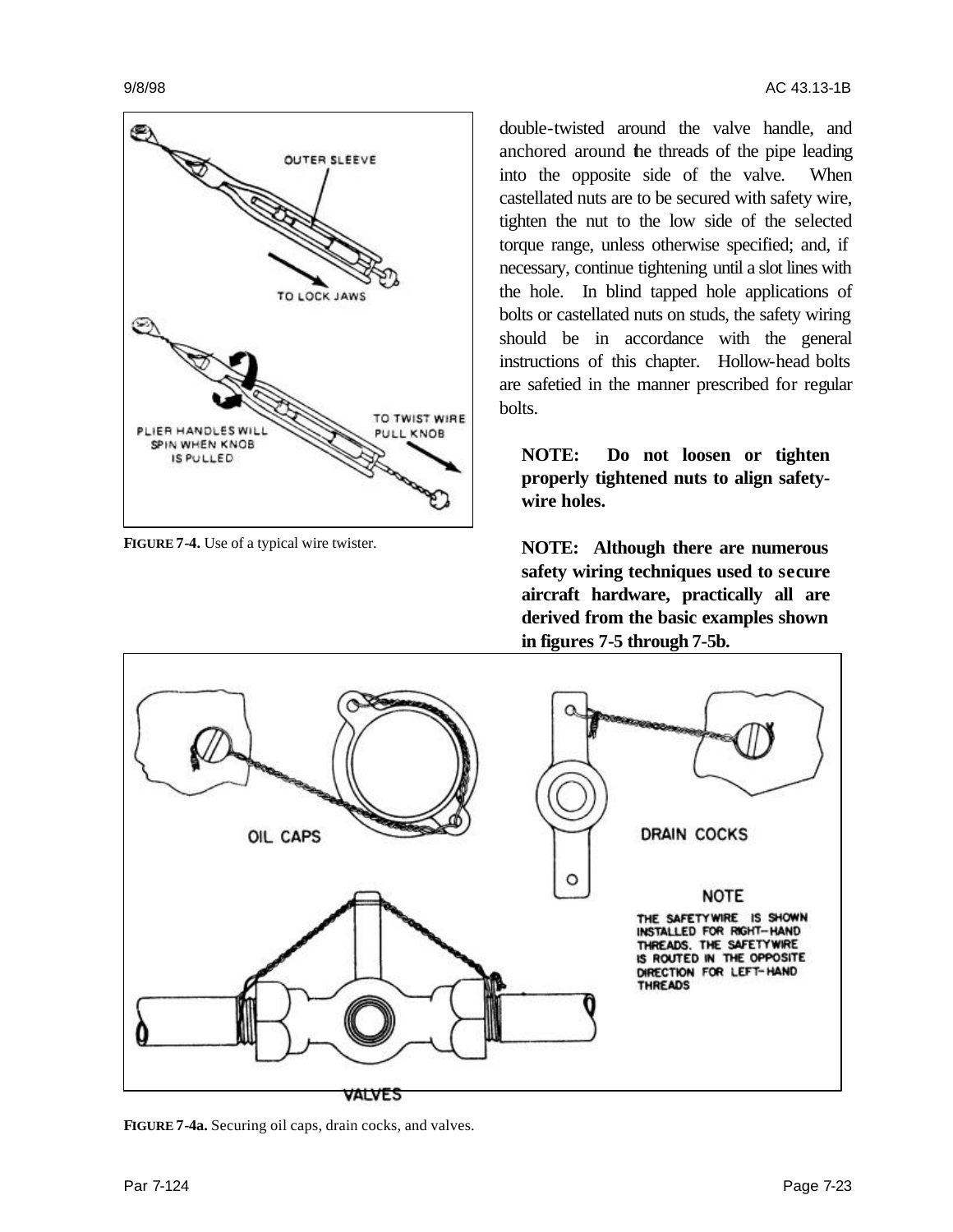

Examples 1, 2, 3, and 4 apply to all types of bolts, fillister-head screws, square-head plugs, and other similar parts which are wired so that the loosening tendency of either part is counteracted by tightening of the other part. The direction of twist from the second to the third unit is counterclockwise in examples 1, 3, and 4 to keep the loop in position against the head of the bolt. The direction of twist from the second to the third unit in example 2 is clockwise to keep the wire in position around the second unit. The wire entering the hole in the third unit will be the lower wire, except example 2, and by making a counterclockwise twist after it leaves the hole, the loop will be secured in place around the head of that bolt.









**EXAMPLE 5** 

**EXAMPLE 6** 

**EXAMPLE 7** 

**EXAMPLE 8** 

Examples 5, 6, 7, & 8 show methods for wiring various standard items, NOTE: Wire may be wrapped bver the unit rather than around it when wiring castellated nuts or on other items when there is a clearance problem.



#### **EXAMPLE 9**

Example 9 shows the method for wiring bolts in different planes. Note that wire should always be applied so that tension is in the tightening direction.



**EXAMPLE 10** 

Hollow-head plugs shall be wired as shown with the tab bent inside the hole to avoid snags and possible injury to personnel working on the engine.



**EXAMPLE 11** 

Correct application of single wire to closely spaced multiple group.

**FIGURE 7-5.** Safety-wiring procedures.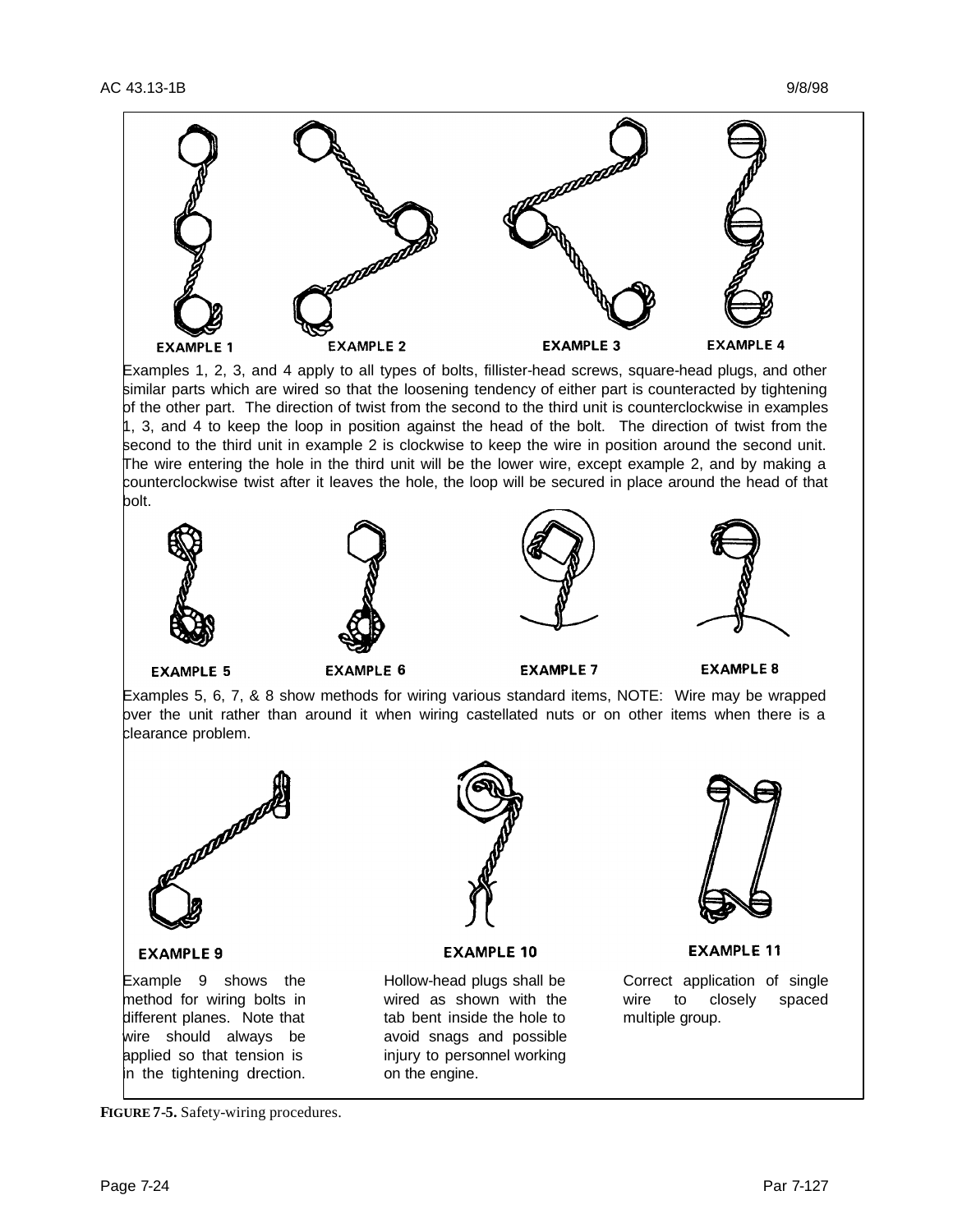

**FIGURE 7-5a.** Safety-wiring procedures.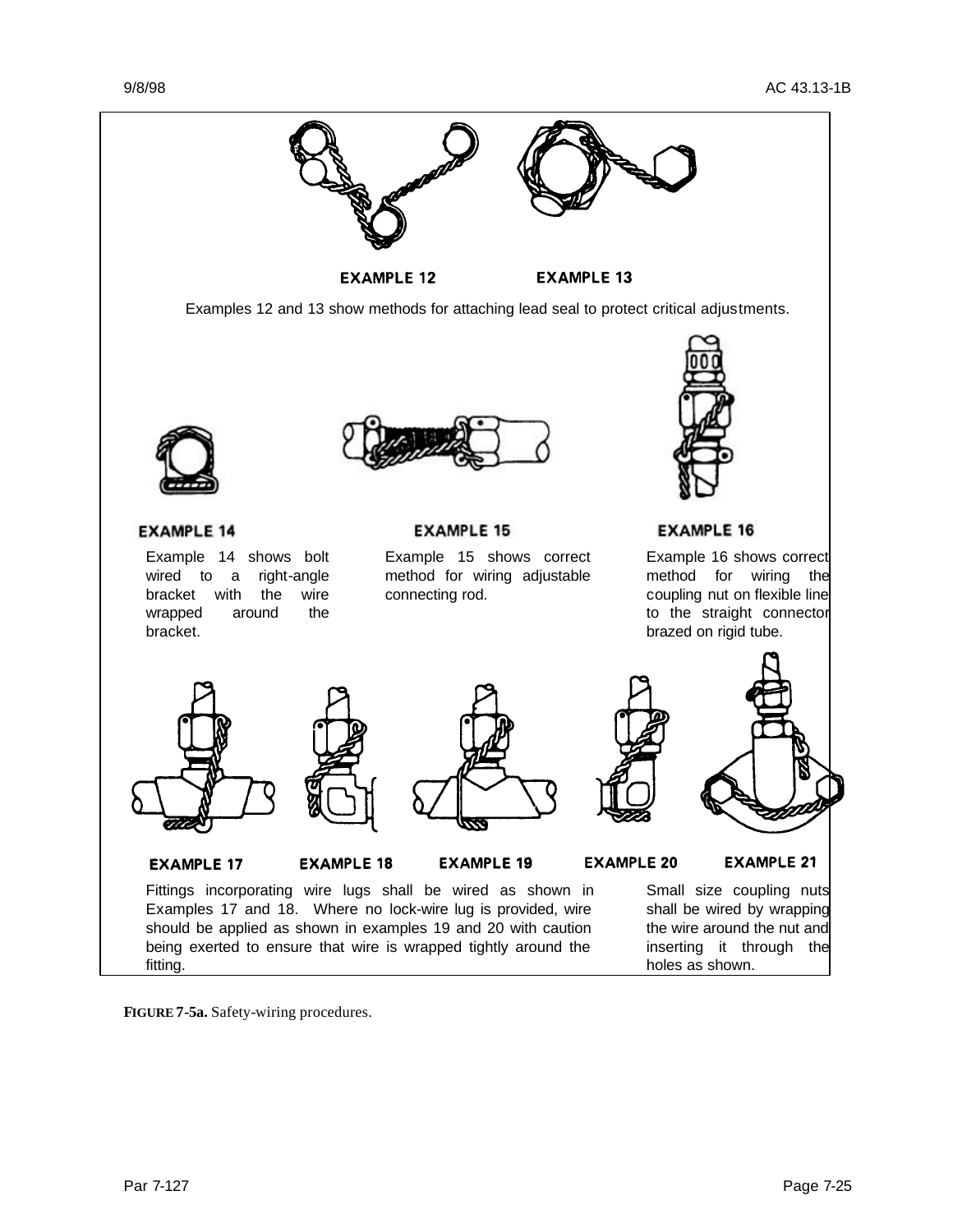

**FIGURE 7-5b.** Safety-wiring procedures.